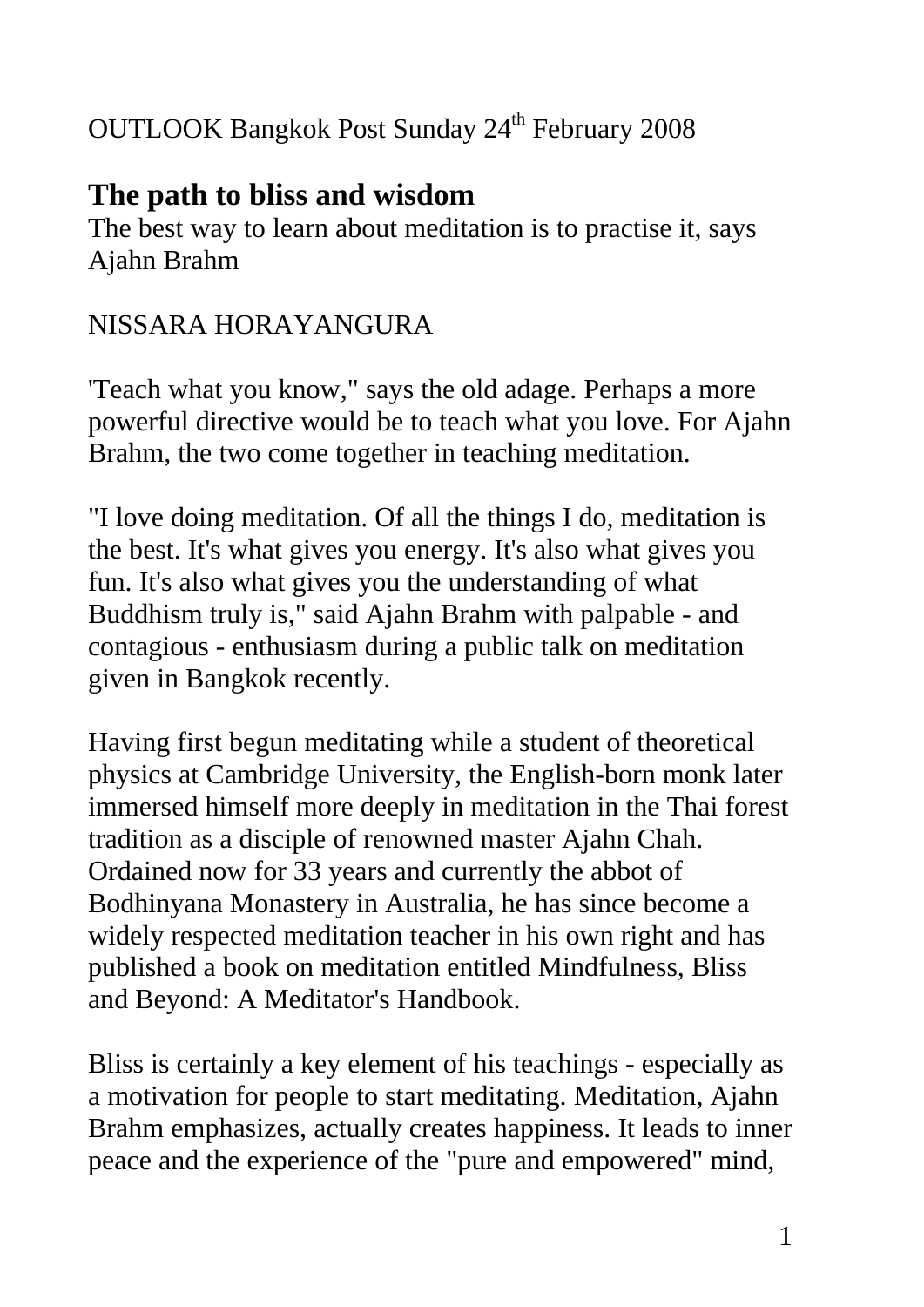which is deeply blissful ("better than sex!" is the catchy tagline he offers). Moreover, Ajahn Brahm claims that meditation trains one to be happy when off the meditation cushion as well, for once one learns how to be happy from within one can remain at ease regardless of what's going on in the world.

Despite knowing of such benefits of meditation in theory, most people still find it difficult to establish meditation as a regular practice. Often, people make the mistake of approaching meditation like going to the gym to work out, driven by guilt. But if you focus on the happiness that comes from meditation, Ajahn Brahm says, you'll do it because you like to do it, want to do it and actually experience its immediate and long-term benefits. And for those who may be motivated to meditate during times of stress but find laziness sets in when their lives get rosier, he points out that one can practice meditation not just to get rid of acute suffering but to generate even more happiness.

Rather than thinking of meditation as work, Ajahn Brahm explains it as "mental relaxation". When you really know how to relax the mind, meditation becomes fun.

He says cheerfully, "Meditation's not hard. If it's hard, you're missing the point."

So, what is the point? In a word, stillness.

The Pali word samadhi is often translated generally as "meditation" or more specifically as "concentration", but Ajahn Brahm prefers "stillness" as he feels it is more descriptive of the word's true meaning. It also indicates how to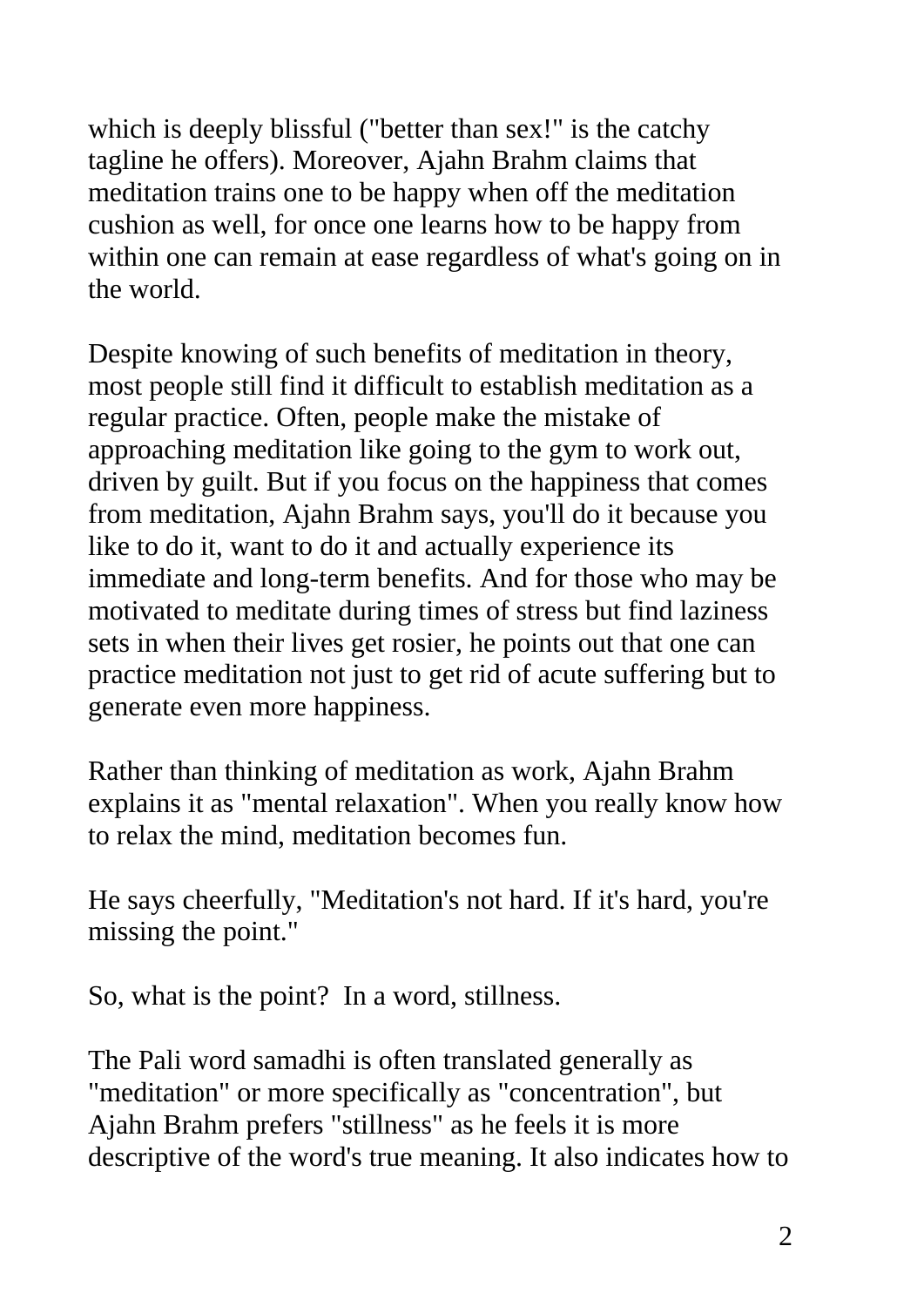actually reach the state of samadhi - by being still, by not doing anything.

One stops moving in time, into the past or the present, and one stops moving in thought. One rests mindfully in the present moment. One also stops trying to control anything or do anything. "The Doer" is subdued; only "the Knower" remains.

To clarify what meditation is and how to do it, Ajahn Brahm likes to perform a little demonstration. He holds up a glass, with the water in it sloshing from side to side. How can one make the water still? Ajahn Brahm stares intently at the glass and screws his face up with exaggerated effort, intoning, "I'm going to meditate! I'm going to 'concentrate'! I'm going to hold this cup of the water until it is totally still!" He pauses briefly, then asks with mock anxiety, "Is it still yet? Is it still yet?'

"That's the way many people meditate," he chuckles. "The problem is, the water never gets still that way, and people just get frustrated. The way to do it is to put the glass down. At first, the water moves more, but then soon after it gets totally still, like it could never do if you were holding it.

"The same is true for meditation: At first, when you let go, the mind gets more restless. But then it gets still, like it couldn't if you were holding it, trying to make it still. When you put the mind down and let go of all control, meditation becomes so easy."

When the mind is still, it is energised, and that energy gives you joy - this is where the happiness of meditation comes from.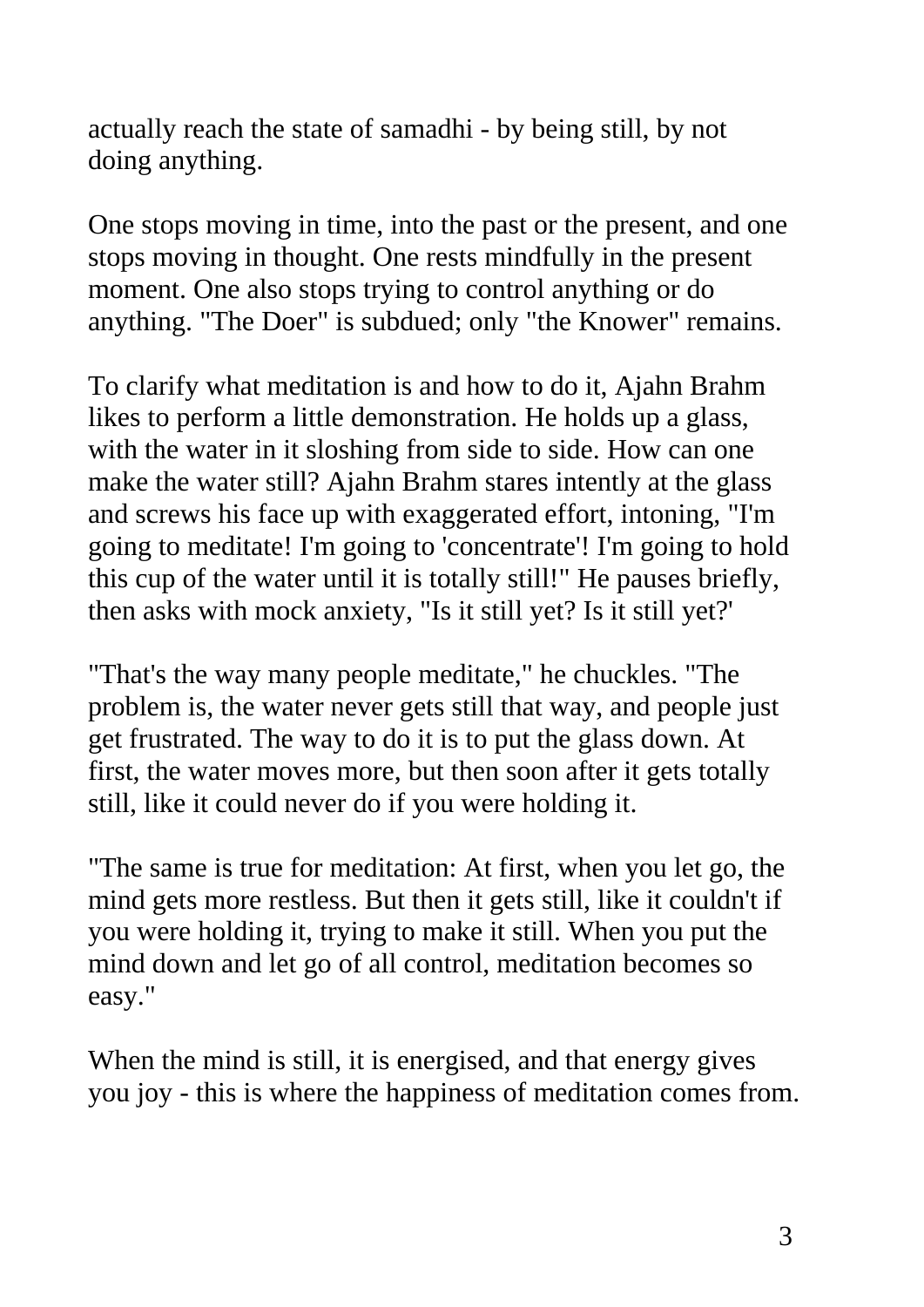Stillness also leads to insight. Once the mind is still and silent, it automatically sees more clearly. "A tadpole can only know what water is when it becomes a frog and gets out of the water. Similarly, only when your mind is still can you know what thinking is, what all the movement and agitation and craving is," he explains.

Another evocative simile Ajahn Brahm draws on comes from his experiences travelling as a young man in South America. He had been wandering in thick rainforest when suddenly he came upon a huge pyramid. Not having seen the horizon for days, it was a revelation to get to the top of the pyramid. "Suddenly, I could see my whole world laid down in front of me and see this incredible emptiness - infinity - surrounding the noisy jungle," he recalls with wonder.

Deep meditation is like climbing the pyramid above the jungle of our thoughts, our family life, our work life, our world. Only when you rise above it and attain stillness can you see the bigger picture of reality.

Among different schools of meditation, however, varying views exist about how high up the pyramid, or to invert the simile, how deep into samadhi it is necessary to go to develop liberating insight. Some methods emphasize the development of moment-to-moment mindfulness rather than deep meditation.

In particular, some teachers caution against "getting stuck on bliss", particularly that experienced in the deep meditation states called jhanas. For while the promise of bliss through meditation may be appealing to many, it also raises red flags to those practitioners who say they are wary of meditating for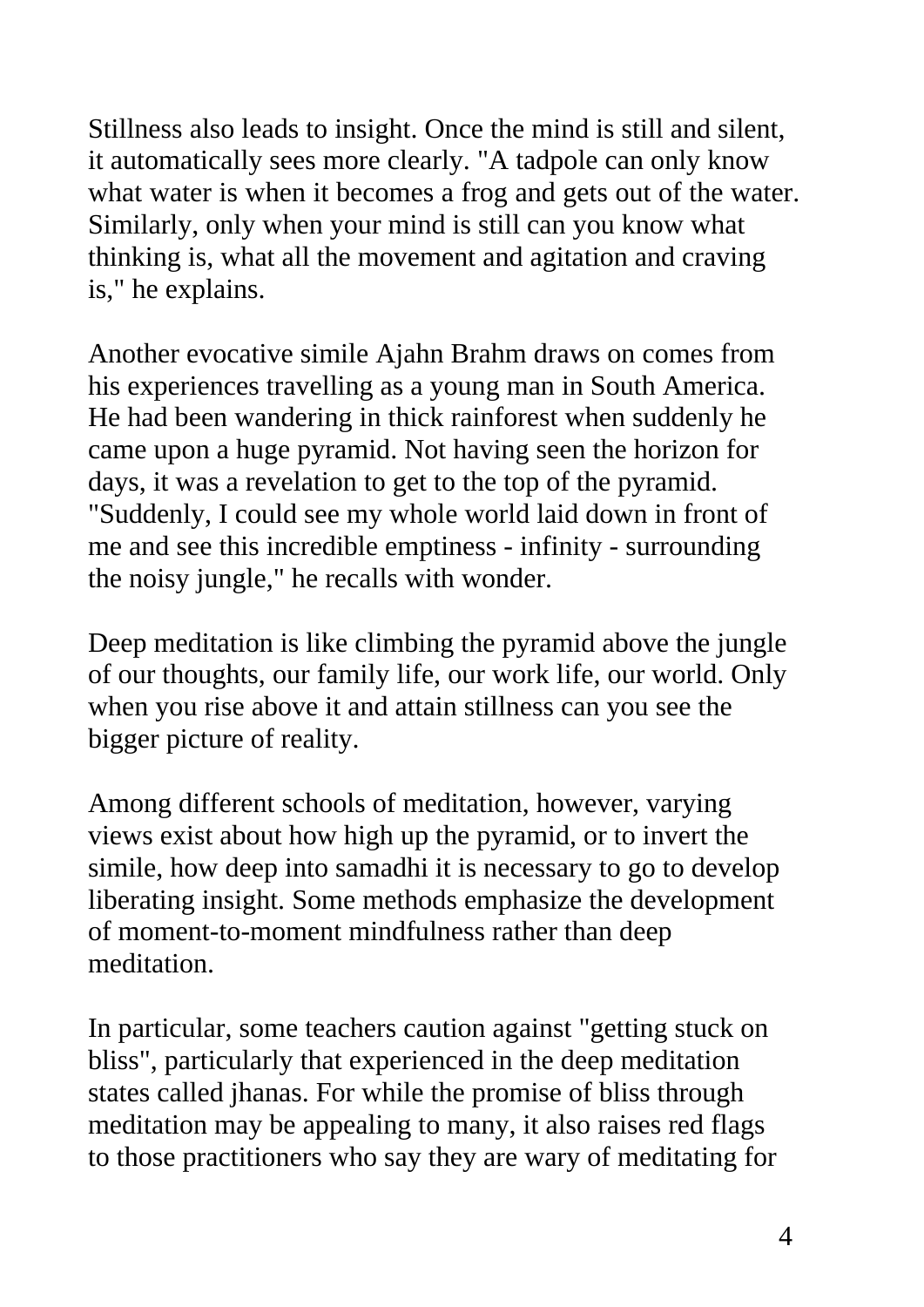"just" relaxation or bliss, being intent on meditating for wisdom.

Of the sometimes vigorous debate, Ajahn Brahm says, "it's wonderful that you can have debate in Buddhism. You're not forced to believe anything." Still, he is forthcoming in offering his views on some common points of contention, subject of course to each individual's own scrutiny and trial.

For one, he is unequivocal in teaching the necessity of developing the jhanas. Ajahn Brahm's book has been called "bold" for plainly putting forth this position and offering vivid descriptions and instructions about the jhanas, which few other books have thus far done. The jhanas may seem esoteric, but Ajahn Brahm says that it is not only monks who can practice them. He reports that many of his lay disciples have also developed them during retreats.

"It's so clear from the teachings of the Buddha that you really need those jhanas," he says. "There has been a distortion of the Buddha's teachings [in saying otherwise]. I'm quite harsh on this point, but it needs to be said."

In his view, the problem is that people, especially in Western countries, can emphasize mindfulness training (in daily life) so much that they do not recognise there are different levels of mindfulness with varying levels of effectiveness in developing higher insight.

He likens weak mindfulness to a teaspoon, "powerful mindfulness" (what he calls the mindfulness produced after developing firm samadhi but prior to jhanas) to a spade, and "superpower mindfulness" (mindfulness produced after the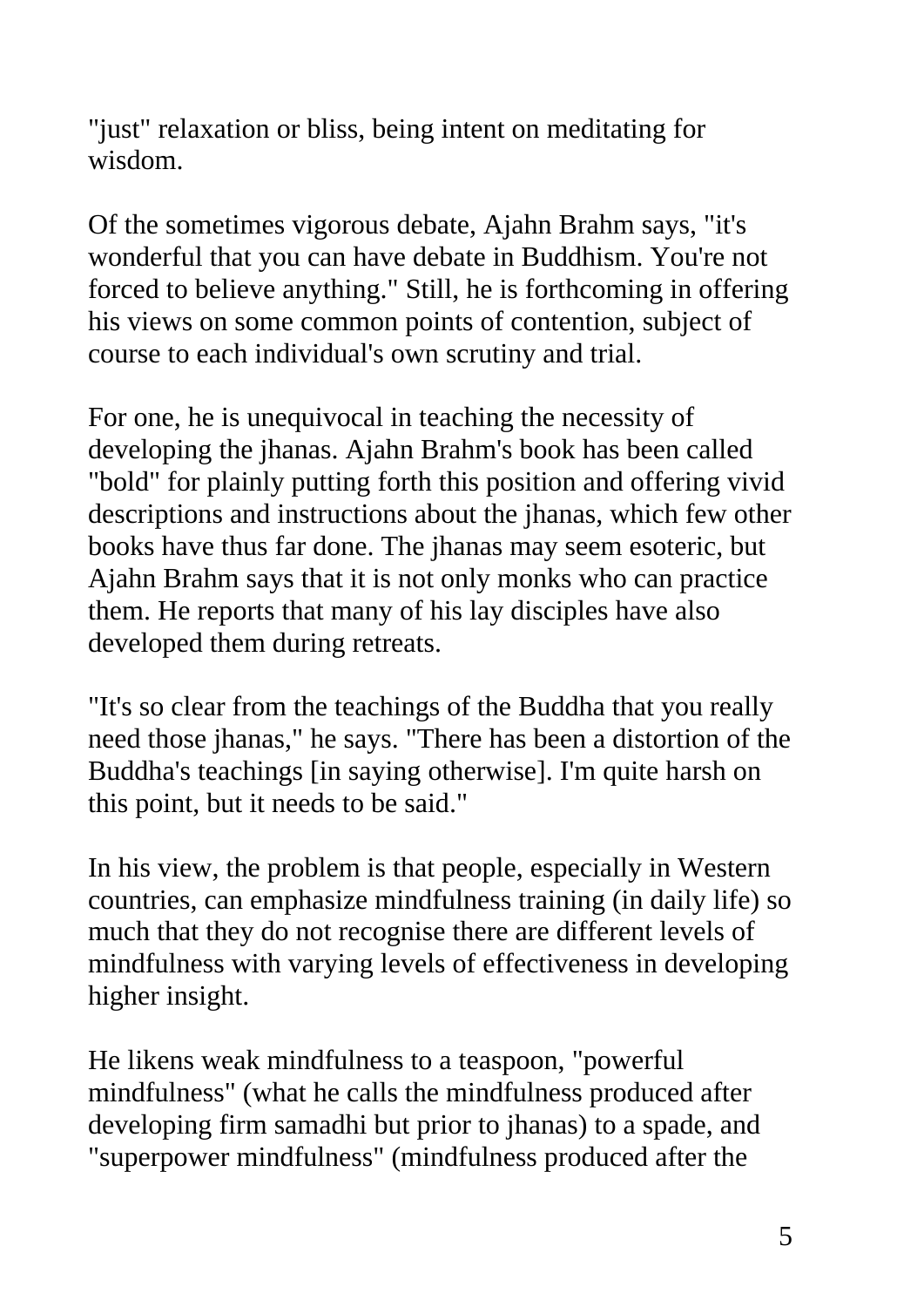jhanas) to a huge backhoe, in terms of their efficiency in digging a hole or digging oneself out of ignorance, so to speak.

As for the fears of "getting stuck" on bliss, Ajahn Brahm maintains there is no such danger. "You don't get stuck on the jhanas. It is said in the suttas that anyone who indulges in jhanas can only expect one of four results - stream winner, once-returner, non-returner, arahant [the four stages of enlightenment]. If you do 'get stuck on jhanas', what'll happen is you'll be enlightened."

The misgivings some have about jhanas is related to what Ajahn Brahm calls the "Great Debate About Samatha Versus Vipassana". For new meditators, the terms can be confusing as different explanations are given about them. Some traditions hold that samatha (calm) and vipassana (insight) are separate types of meditation, and developing jhanas is "only samatha" and does not result in wisdom. Ajahn Brahm disagrees, saying "the two are indivisible facets of the same process. Calm leads to insight and insight leads to calm."

To tell it as a story, as he is wont to do, a happily married couple, Mr Sam Atha and Mrs Vi Passana, decide to go on a walk up a hill. Sam wanted to go to the top because it was so peaceful up there. Vi accompanied him, but she wanted to go up there for the beautiful view. They also took their little dog called Metta. So Sam, Vi and Metta walked up the hill. The higher they got, the more Metta wagged his tail. When they got to the top, Sam enjoyed the beautiful peace, but as he had eyes, he also saw the amazing view. Vi enjoyed the view, her original purpose, but she could also feel the calm. And Metta was running around happily. In meditation, insight, calm, and compassion always go together.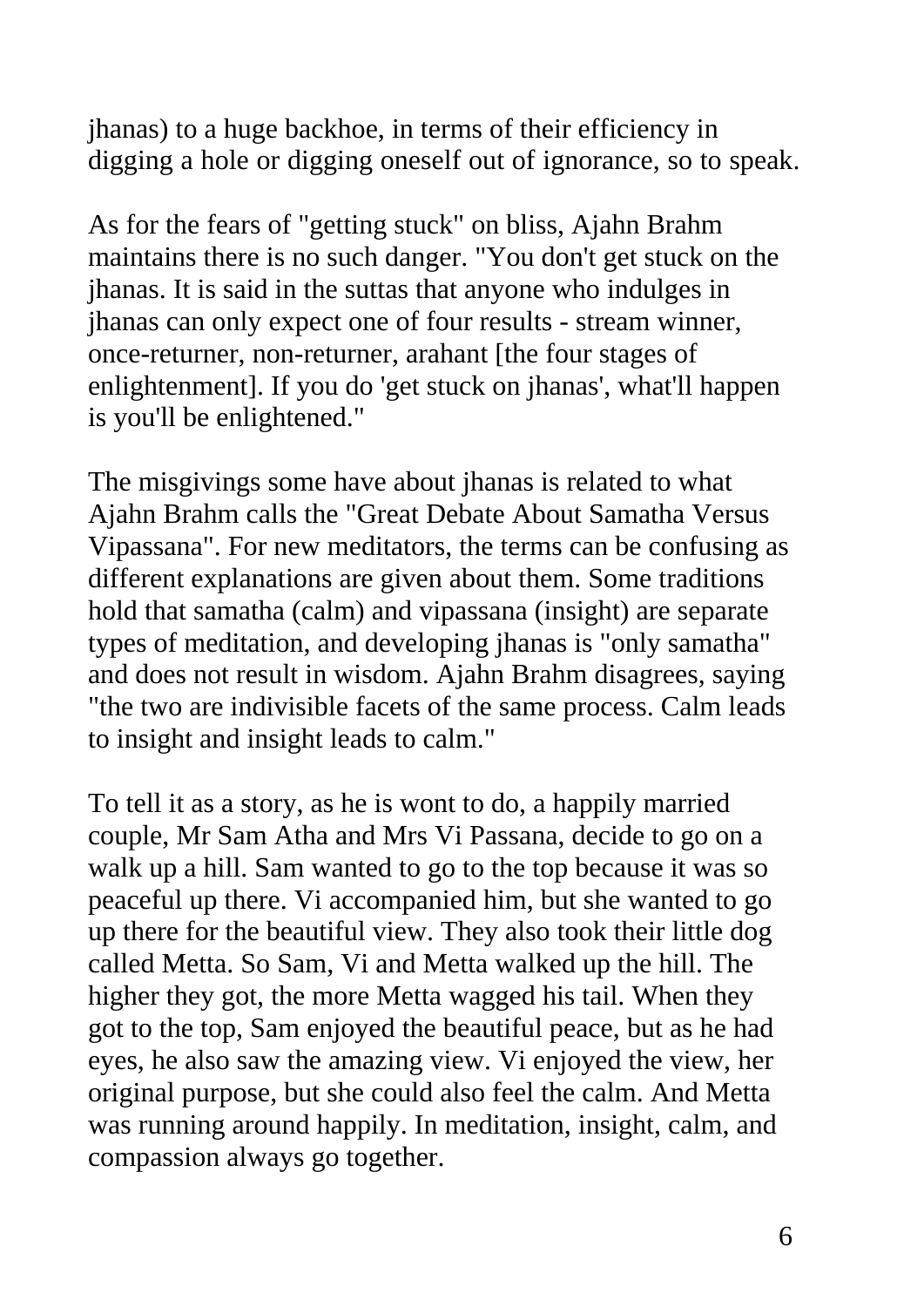With all the different and contradictory points of view about meditation that can be confusing, Ajahn Brahm's advice is simple: Start meditating. Then one can figure things out from one's own experience.

"The problem is people read too much and practice too little, argue too much and keep silent too little," he says. "Wisdom never comes from thinking, but from silence."

Talks and guided meditations given by Ajahn Brahm can be downloaded from http://www.bswa.org/. His book, 'Mindfulness, Bliss and Beyond', is available in local bookstores. The Buddhist Society of Western Australia (of which Ajahn Brahm is spiritual director) is currently building a meditation centre to offer residential meditation retreats free of charge. Donations can be made online at http://www.bswa.org/modules/donations/.

---------------

Tips for meditation

1-Relax

Start by relaxing your body physically, removing any tension in your muscles. Then imagine transferring that same action of relaxing your body to relaxing your mind.

#### 2-Let go

Don't try to gain anything or get rid of anything through your meditation.

# 3-Do nothing

The more you try to control the mind, the stiffer it becomes and the less suited for meditation. Just do nothing and leave the mind alone and it will become still on its own.